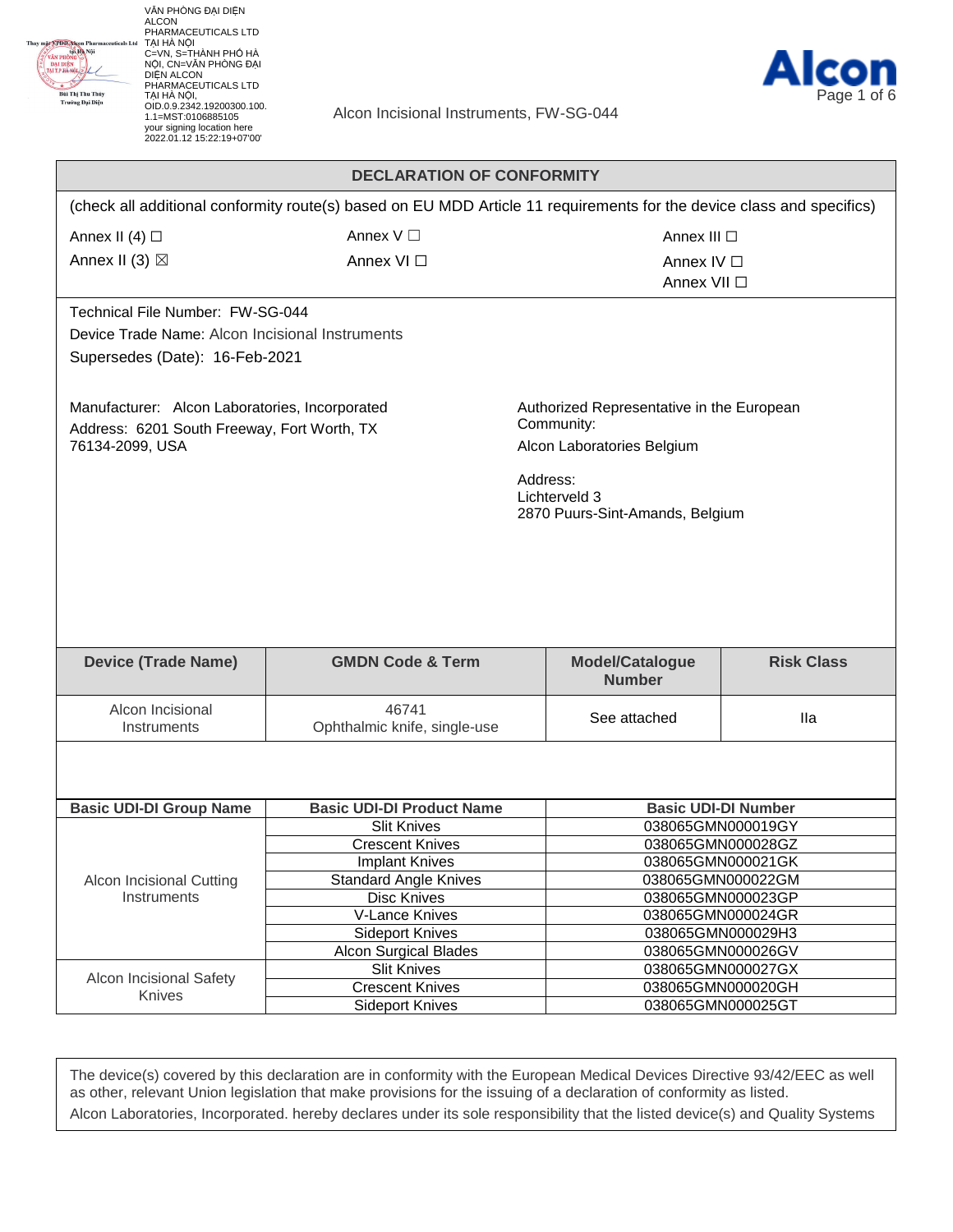

| conform(s) to:                                                                                   |                                                                                                                                                                                                                                                                     |  |  |  |
|--------------------------------------------------------------------------------------------------|---------------------------------------------------------------------------------------------------------------------------------------------------------------------------------------------------------------------------------------------------------------------|--|--|--|
| EU MDD 93/42/EEC as amended                                                                      |                                                                                                                                                                                                                                                                     |  |  |  |
| and until a revised Declaration of Conformity is issued.                                         | This Declaration is applicable to all products listed and released after the Date of Issuance of this Declaration of Conformity,                                                                                                                                    |  |  |  |
| Notified Body Information: Applicable $\boxtimes$ Not Applicable $\Box$                          |                                                                                                                                                                                                                                                                     |  |  |  |
| Conformity Assessment Certificate Number(s): G1 020895 0393, Revision 00                         |                                                                                                                                                                                                                                                                     |  |  |  |
| Conformity Certificate Validity Period: 05-Feb-2021 to 26-May-2024                               |                                                                                                                                                                                                                                                                     |  |  |  |
| Notified Body: TÜV SÜD Product Service GmbH                                                      |                                                                                                                                                                                                                                                                     |  |  |  |
| Identification number: 0123                                                                      |                                                                                                                                                                                                                                                                     |  |  |  |
| Address: Ridlerstraße 65 80339 München, Germany                                                  |                                                                                                                                                                                                                                                                     |  |  |  |
| Regulations, Directives and Standards Applied: Refer to Section 4 of the Technical Documentation |                                                                                                                                                                                                                                                                     |  |  |  |
| Place of Issue:<br>Alcon Laboratories, Incorporated,<br>Fort Worth, TX 76134-2099 USA            | Digitally signed by Lemke, Sylvia<br>DN: cn=Lemke, Sylvia, ou=PDF Internal Signing,<br>Lemke, Sylvia<br>o=Alcon Vision, LLC<br>I am approving this document<br>Adobe Acrobat DC version: 2015.006.30503<br>Sylvia Lemke, Senior Director, Global Regulatory Affairs |  |  |  |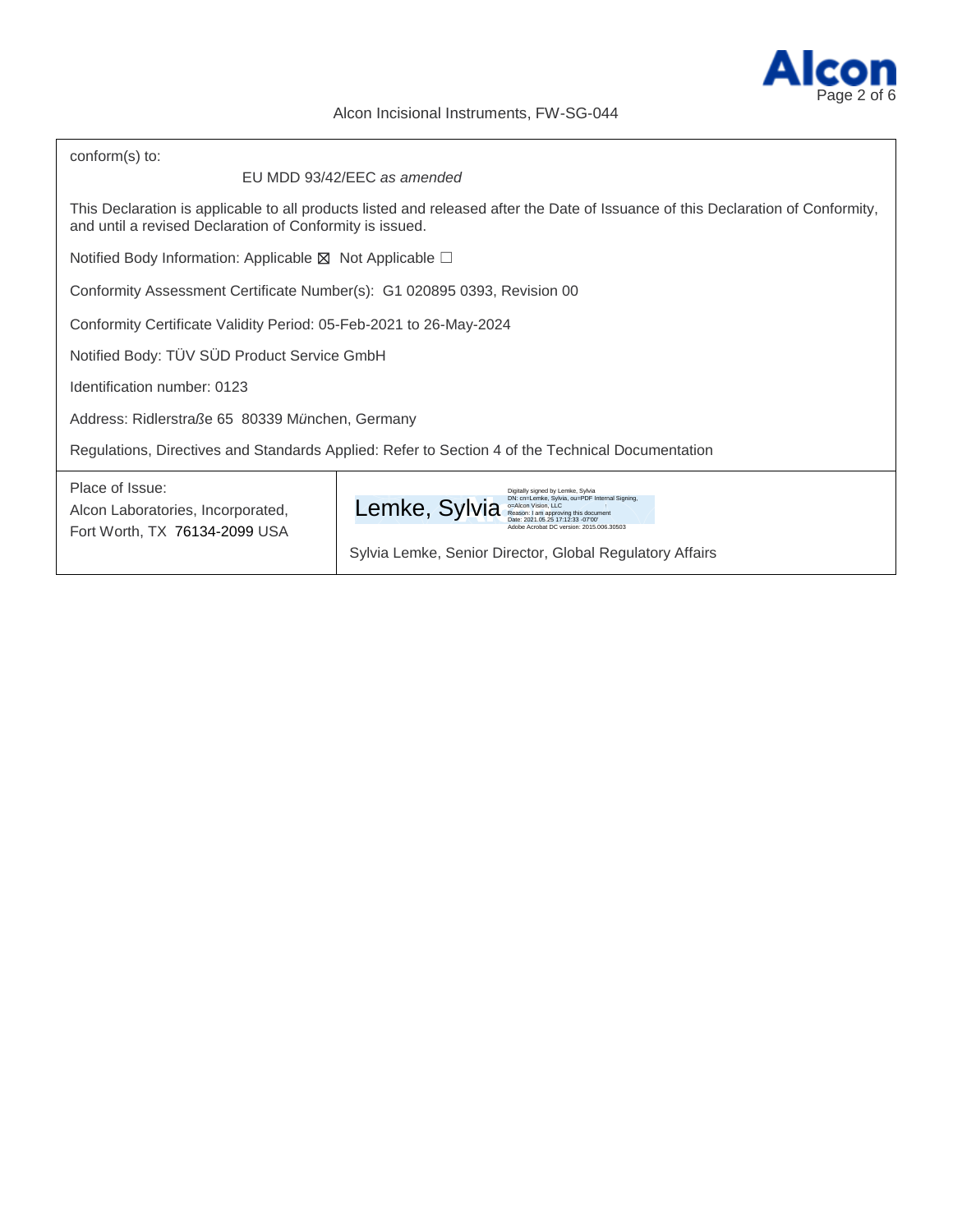

|                               |                           |                                            |                                                                                            | Alcon Incisional Cutting Instruments by Type, Group and Sub-group                                |
|-------------------------------|---------------------------|--------------------------------------------|--------------------------------------------------------------------------------------------|--------------------------------------------------------------------------------------------------|
| <b>Product</b><br><b>Type</b> | <b>Product</b><br>Group   | <b>Product</b><br><b>Sub-Group</b>         | <b>Part Number</b>                                                                         | <b>Description</b>                                                                               |
| <b>Slit Knives</b>            | A-OK^                     | A-OK^                                      | 8065992561                                                                                 | SATINSLIT 2.5 mm Angled Slit Knife                                                               |
|                               |                           | <b>SATINSLIT</b>                           | 8065992761                                                                                 | SATINSLIT 2.75 mm Angled Slit Knife                                                              |
|                               |                           |                                            | 8065992961                                                                                 | SATINSLIT 3.0 mm Angled Slit Knife                                                               |
|                               |                           |                                            | 8065993261                                                                                 | SATINSLIT 3.2 mm Angled Slit Knife                                                               |
|                               | $IKNFE#$ II               | $IKNFE$ <sup>#</sup> $II$                  | 8065992762                                                                                 | I-KNIFE II 2.75 mm Angled SATINSLIT                                                              |
|                               | Tips and<br><b>Blades</b> | <b>SATINSLIT Tips</b><br>and Blades        | 8065992962                                                                                 | I-KNIFE II 3.0 mm Angled SATINSLIT                                                               |
|                               | <b>CLEARCUT</b>           | <b>INTREPID</b><br>Micro-coaxial           | 8065991845                                                                                 | <b>CLEARCUT INTREPID Micro-Coaxial</b><br>System Single Bevel 1.8 mm Slit Knife                  |
|                               |                           | System (Single<br>Bevel)                   | 8065992045                                                                                 | <b>CLEARCUT INTREPID Micro-Coaxial</b><br>System Single Bevel 2.0 mm Slit Knife                  |
|                               |                           |                                            | 8065992245                                                                                 | <b>CLEARCUT INTREPID Micro-Coaxial</b><br>System Single Bevel 2.2 mm Slit Knife                  |
|                               |                           |                                            | 8065992445                                                                                 | <b>CLEARCUT INTREPID Micro-Coaxial</b><br>System Single Bevel 2.4 mm Slit Knife                  |
|                               |                           | <b>INTREPID</b><br>Micro-coaxial<br>System | 8065981865                                                                                 | <b>CLEARCUT HP<sup>2</sup> INTREPID Micro-</b><br>Coaxial system Dual Bevel 1.8 mm Slit<br>Knife |
|                               | (Dual Bevel)              | 8065982065                                 | CLEARCUT HP <sup>2</sup> INTREPID Micro-<br>Coaxial system Dual Bevel 2.0 mm Slit<br>Knife |                                                                                                  |
|                               |                           |                                            | 8065982265                                                                                 | CLEARCUT HP <sup>2</sup> INTREPID Micro-<br>Coaxial system Dual Bevel 2.2 mm Slit<br>Knife       |
|                               |                           |                                            | 8065982465                                                                                 | CLEARCUT HP <sup>2</sup> INTREPID Micro-<br>Coaxial system Dual Bevel 2.4 mm Slit<br>Knife       |
|                               |                           | <b>CLEARCUT</b><br>$HP^{2**}$              | 8065982665                                                                                 | CLEARCUT HP <sup>2</sup> Dual Bevel 2.6 mm<br>Angled Slit Knife                                  |
|                               |                           |                                            | 8065982865                                                                                 | CLEARCUT HP <sup>2</sup> Dual Bevel 2.8 mm<br>Angled Slit Knife                                  |
|                               |                           |                                            | 8065983065                                                                                 | CLEARCUT HP <sup>2</sup> Dual Bevel 3.0 mm<br>Angled Slit Knife                                  |
|                               |                           |                                            | 8065983265                                                                                 | CLEARCUT HP <sup>2</sup> Dual Bevel 3.2 mm<br>Angled Slit Knife                                  |
|                               |                           | CLEARCUT HP*                               | 8065992648                                                                                 | CLEARCUT HP Dual Bevel 2.6 mm<br>Angled Slit Knife                                               |
|                               |                           | 8065992848                                 | CLEARCUT HP Dual Bevel 2.8 mm<br>Angled Slit Knife                                         |                                                                                                  |
|                               |                           | 8065993048                                 | CLEARCUT HP Dual Bevel 3.0 mm<br>Angled Slit Knife                                         |                                                                                                  |
|                               |                           | 8065993248                                 | CLEARCUT HP* Dual Bevel 3.2 mm<br>Angled Slit Knife                                        |                                                                                                  |
|                               |                           | <b>CLEARCUT</b>                            | 8065992647                                                                                 | CLEARCUT Dual Bevel 2.6 mm<br>Angled Slit Knife                                                  |
|                               |                           |                                            | 8065992747                                                                                 | CLEARCUT Dual Bevel 2.75 mm<br>Angled Slit Knife                                                 |
|                               |                           |                                            | 8065993047                                                                                 | CLEARCUT Dual Bevel 3.0 mm<br>Angled Slit Knife                                                  |
|                               |                           |                                            | 8065993247                                                                                 | CLEARCUT Dual Bevel 3.2mm Angled<br>Slit Knife                                                   |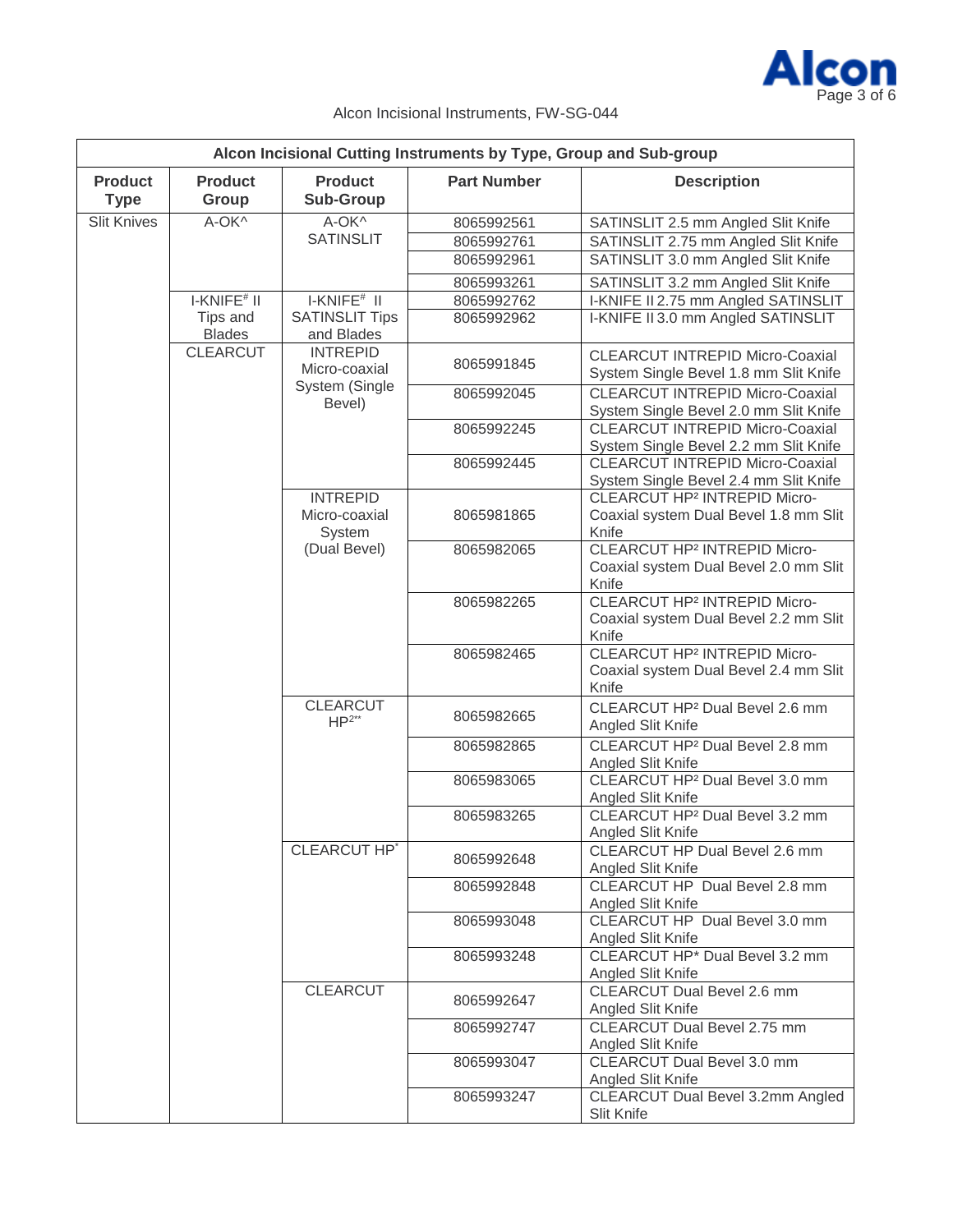

| Alcon Incisional Cutting Instruments by Type, Group and Sub-group |                         |                                     |                                            |                                                           |  |
|-------------------------------------------------------------------|-------------------------|-------------------------------------|--------------------------------------------|-----------------------------------------------------------|--|
| <b>Product</b><br><b>Type</b>                                     | <b>Product</b><br>Group | <b>Product</b><br><b>Sub-Group</b>  | <b>Part Number</b>                         | <b>Description</b>                                        |  |
|                                                                   |                         | <b>CLEARCUT</b><br><b>SATINSLIT</b> | 8065992645                                 | CLEARCUT 2.6 mm Angled<br><b>SATINSLIT Knife</b>          |  |
|                                                                   |                         |                                     | 8065992745                                 | CLEARCUT 2.75 mm Angled<br><b>SATINSLIT Knife</b>         |  |
|                                                                   |                         |                                     | 8065993045                                 | CLEARCUT 3.0 mm Angled<br>SATINSLIT Knife                 |  |
|                                                                   |                         |                                     | 8065993245                                 | CLEARCUT 3.2 mm Angled<br><b>SATINSLIT Knife</b>          |  |
| <b>Crescent</b><br><b>Knives</b>                                  | A-OK^                   | A-OK^ SATIN<br><b>CRESCENT</b>      | 8065990001                                 | SATINCRESCENT 2.3 mm Straight<br>Bevel Up Crescent Knife  |  |
|                                                                   |                         |                                     | 8065990002                                 | SATINCRESCENT 2.3 mm Angled<br>Bevel Up Crescent Knife    |  |
|                                                                   | <b>CLEARCUT</b>         | <b>CLEARCUT</b><br>HP* Crescent     | 8065997048                                 | CLEARCUT HP 2.3 mm Dual Bevel<br>Angled Crescent Knife    |  |
|                                                                   | A-OK                    | A-OK<br><b>SATINSHORTC</b>          | 80655993216                                | SATINSHORTCUT 3.2 mm Angled<br>SHORTCUT Implant Knife     |  |
|                                                                   |                         | UT                                  | 80655993561                                | SATINSHORTCUT 3.5 mm Angled<br>SHORTCUT Implant Knife     |  |
|                                                                   |                         |                                     | 8065994061                                 | SATINSHORTCUT 4.1 mm Angled<br>SHORTCUT Implant Knife     |  |
|                                                                   |                         |                                     | 8065995661                                 | SATINSHORTCUT 5.2 mm Angled<br>SHORTCUT Implant Knife     |  |
|                                                                   |                         |                                     | 8065993240                                 | <b>CLEARCUT Dual Bevel 1.0 mm</b><br>Angled               |  |
|                                                                   | <b>CLEARCUT</b>         | <b>CLEARCUT</b><br>Dual Bevel       | 8065993540                                 | CLEARCUT Dual Bevel 3.5 mm<br>Angled Implant Knife        |  |
|                                                                   |                         |                                     | 8065993740                                 | CLEARCUT Dual Bevel 3.75 mm                               |  |
|                                                                   |                         |                                     | (Obsoleted July 2022)<br>8065994140        | Angled Implant Knife<br><b>CLEARCUT Dual Bevel 4.1 mm</b> |  |
|                                                                   |                         |                                     | (Obsoleted June 2023)                      | Angled Implant Knife                                      |  |
|                                                                   |                         |                                     | 8065995240                                 | <b>CLEARCUT Dual Bevel 5.2 mm</b><br>Angled Implant Knife |  |
|                                                                   |                         |                                     | 8065995540                                 | CLEARCUT Dual Bevel 5.5 mm                                |  |
|                                                                   |                         |                                     | Obsoleted June 2023)                       | Angled Implant Knife                                      |  |
|                                                                   |                         |                                     | 8065996040<br>(Obsoleted December<br>2021) | CLEARCUT Dual Bevel 6.0 mm<br>Angled Implant Knife        |  |
| <b>Standard</b>                                                   | A-OK                    | A-OK Full                           | 8065921501                                 | 15° Ophthalmic Knife                                      |  |
| Angle                                                             |                         | Handle                              | 8065922201                                 | 22.5° Ophthalmic Knife                                    |  |
| <b>Knives</b>                                                     |                         |                                     | 8065923001                                 | 30° Ophthalmic Knife                                      |  |
|                                                                   |                         |                                     | 8065924501                                 | 45° Ophthalmic Knife                                      |  |
|                                                                   | <b>I-KNIFE</b>          | <b>I-KNIFE</b>                      | 8065401501                                 | I-KNIFE 15°, 5.0 mm                                       |  |
|                                                                   |                         | Ophthalmic<br>Knives                | 8065921517                                 | I-KNIFE 15°, 0.75 mm MACKOOL<br>Sideport                  |  |
|                                                                   | <b>I-KNIFE II</b>       | I-KNIFE II Tips                     | 8065921552                                 | I-KNIFE II 15° Standard 5 mm                              |  |
|                                                                   | Tips and                | and Blades                          | 8065921532                                 | I-KNIFE II 15° Standard 3 mm                              |  |
|                                                                   | <b>Blades</b>           |                                     | 8065921502                                 | I-KNIFE II Standard 15°                                   |  |
|                                                                   |                         |                                     | 8065922202                                 | 22.5° Ophthalmic Knife                                    |  |
|                                                                   |                         |                                     | 8065923002                                 | 30° Ophthalmic Knife                                      |  |
| <b>Disc</b>                                                       | A-OK                    | A-OK Disc                           | 8065968161                                 | 2.25 mm Wide, Angled, Extended                            |  |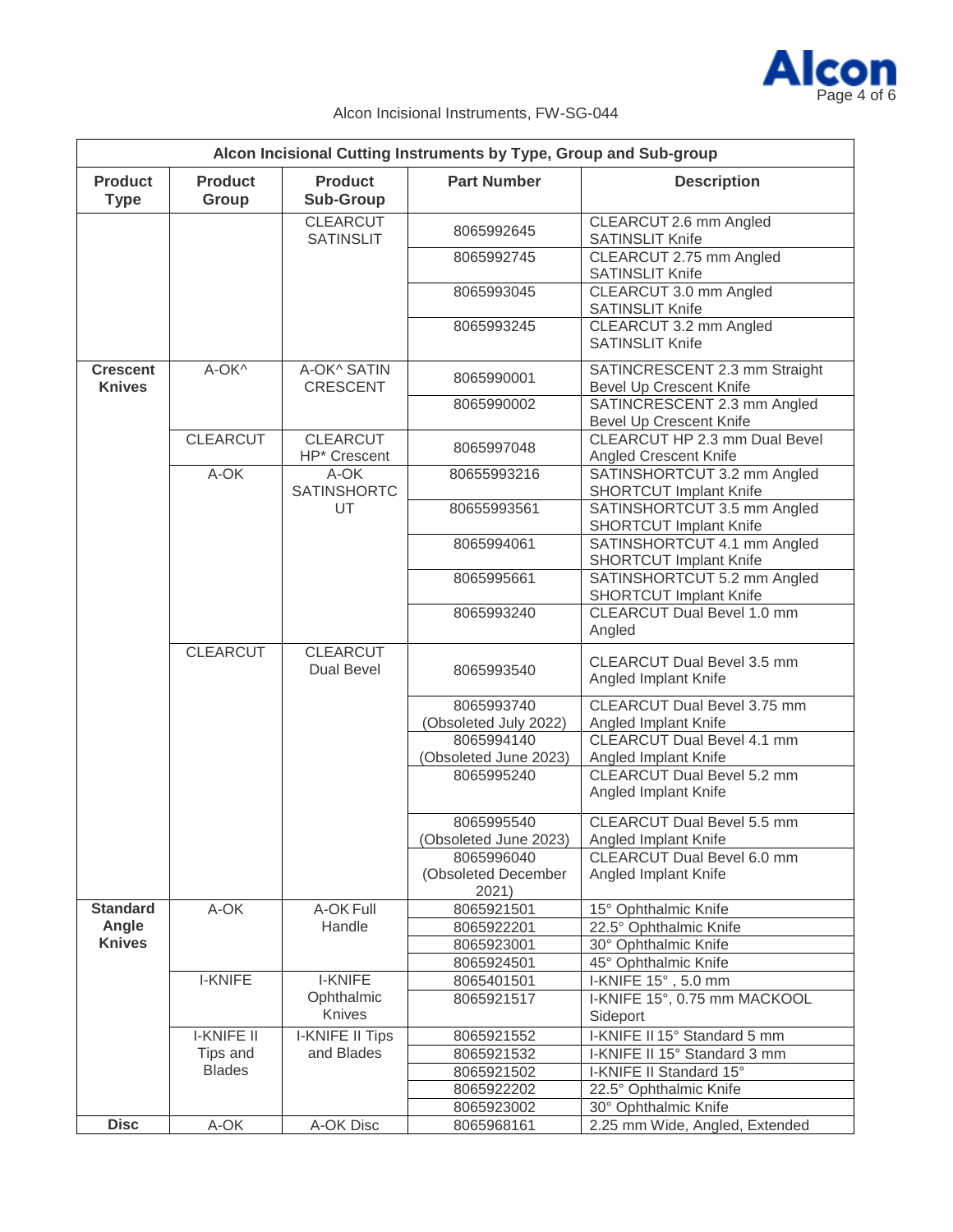

5

## Alcon Incisional Instruments, FW-SG-044

|                                  | Alcon Incisional Cutting Instruments by Type, Group and Sub-group |                                      |                    |                                                            |  |  |
|----------------------------------|-------------------------------------------------------------------|--------------------------------------|--------------------|------------------------------------------------------------|--|--|
| <b>Product</b><br><b>Type</b>    | <b>Product</b><br>Group                                           | <b>Product</b><br><b>Sub-Group</b>   | <b>Part Number</b> | <b>Description</b>                                         |  |  |
| <b>Knives</b>                    |                                                                   | <b>Knives</b>                        |                    | <b>Bend Disc Knife</b>                                     |  |  |
|                                  |                                                                   |                                      | 8065968162         | Knife Angled Disc Knife                                    |  |  |
| <b>V-Lance</b>                   | A-OK                                                              | A-OK                                 | 8065911901         | 19 Gauge MVR <sup>+</sup> Blade                            |  |  |
| <b>Knives</b>                    |                                                                   | Corneal/Scleral                      | 8065912001         | 20 Gauge MVR <sup>+</sup> Blade                            |  |  |
|                                  |                                                                   | $V-LANCE§$                           | 8065912301         | 23 Gauge MVR <sup>+</sup> Blade                            |  |  |
|                                  |                                                                   | Knives (MVR<br>Blades)               | 8065912501         | 25 Gauge MVR <sup>+</sup> Blade                            |  |  |
| <b>Sideport</b><br><b>Knives</b> | <b>CLEARCUT</b>                                                   | <b>CLEARCUT</b><br>Sideport          | 8065921540         | CLEARCUT Dual Bevel 1.0 mm<br>Angled Sideport Knife        |  |  |
|                                  |                                                                   |                                      | 8065921541         | CLEARCUT Dual Bevel 1.2 mm<br>Angled Sideport Knife        |  |  |
|                                  |                                                                   |                                      | 8065921542         | <b>CLEARCUT Dual Bevel 1.5 mm</b><br>Angled Sideport Knife |  |  |
| <b>Blades</b>                    | Alcon Surgical<br>Blades (ASB)                                    | <b>ASB Surgical</b><br><b>Blades</b> | 8065005701         | Hockey Stick Blade, Sharp All Around                       |  |  |
|                                  |                                                                   |                                      | 8065006401         | 3/4" Edge, Round, Sharp Tip (Surgical<br>Blade 64)         |  |  |
|                                  |                                                                   |                                      | 8065006601         | Surgical Blade 66                                          |  |  |
|                                  |                                                                   |                                      | 8065006701         | Surgical Blade 67                                          |  |  |
|                                  |                                                                   |                                      | 8065006901         | 2.3 mm Tunnel Blade (Straight)<br>(Surgical Blade 69)      |  |  |

*^A-OK– Alcon Ophthalmic Knives*; # *I-KNIFE – "I" refers to "eye"*; *\*\* HP -2 High Performance design for wound enlargement;*

*\* HP – High Performance* design to eliminate unintended incision enlargement; *\$ V-Lance-Vitrectomy Lance; +MVR Knife – Micro-vitreoretinal*

|                                  |                                           |                                                               | Alcon Incisional Safety Knives by Type, Group and Sub-group |                                                        |   |
|----------------------------------|-------------------------------------------|---------------------------------------------------------------|-------------------------------------------------------------|--------------------------------------------------------|---|
| <b>Product Type</b>              | <b>Product Group</b>                      | <b>Product Sub-</b><br>group                                  | <b>Part Number</b>                                          | <b>Description</b>                                     |   |
| <b>Slit Knives</b>               | <b>CLEARCUT</b><br><b>Slit Safety</b>     | <b>CLEARCUT</b><br>Safety                                     | 8065772245                                                  | 2.2 mm CLEARCUT Safety<br><b>INTREPID Single Bevel</b> |   |
|                                  |                                           | <b>INTREPID</b><br>Micro-<br>coaxial System<br>(Single Bevel) | 8065772445                                                  | 2.4 mm CLEARCUT Safety<br><b>INTREPID Single Bevel</b> |   |
|                                  |                                           | <b>CLEARCUT</b><br>Safety                                     | 8065772265                                                  | 2.2 mm CLEARCUT Safety INTREPID<br><b>Dual Bevel</b>   | 4 |
|                                  |                                           | <b>INTREPID</b><br>Micro-                                     | 8065772465                                                  | 2.4 mm CLEARCUT Safety<br><b>INTREPID Dual Bevel</b>   | 5 |
|                                  |                                           | <b>CLEARCUT</b><br>Safety<br><b>SATINSLIT</b>                 |                                                             | 2.6 mm CLEARCUT Safety Slit<br>Single Bevel            |   |
|                                  |                                           |                                                               | 8065772745                                                  | 2.75 mm CLEARCUT Safety Slit<br><b>Single Bevel</b>    | 6 |
| <b>Crescent</b><br><b>Knives</b> | <b>CLEARCUT</b><br><b>Crescent Safety</b> | <b>CLEARCUT</b><br>Safety                                     | 8065770002                                                  | 2.3 mm CLEARCUT Safety Crescent                        |   |
| <b>Sideport</b><br><b>Knives</b> | <b>CLEARCUT</b><br>Sideport Safety        | <b>CLEARCUT</b><br>Safety                                     | 8065771540                                                  | 1.0 mm CLEARCUT Safety Sideport                        | 3 |
|                                  |                                           | Sideport                                                      | 8065771541                                                  | 1.2 mm CLEARCUT Safety Sideport                        |   |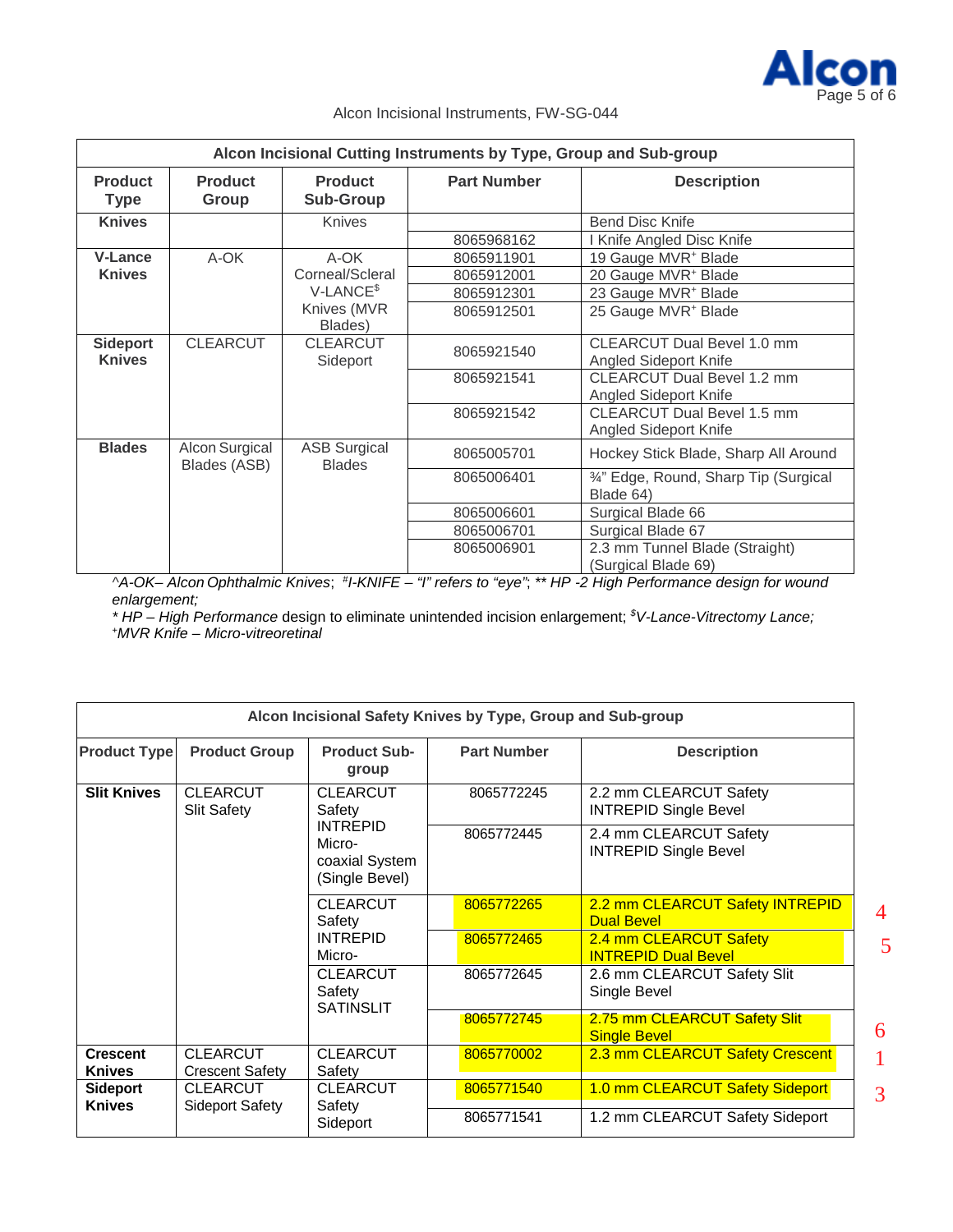

| 30° CLEARCUT Safety SAB Sideport<br>8065773001<br>Sideport | CLEARCUT<br>Safetv | 8065771501 | 15° CLEARCUT Safety SAB Sideport |  |
|------------------------------------------------------------|--------------------|------------|----------------------------------|--|
|                                                            |                    |            |                                  |  |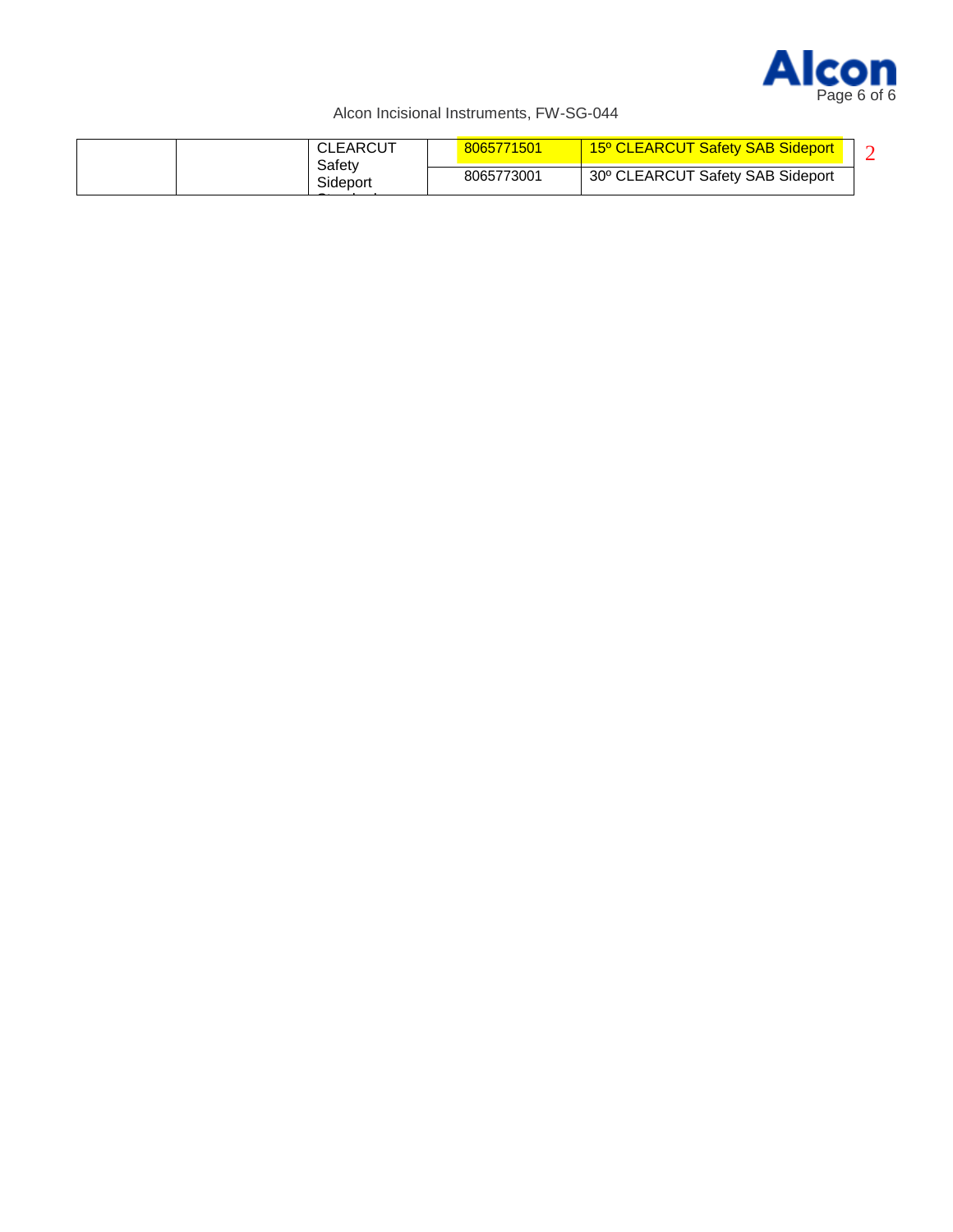## 4.2 Harmonized Standards and Common Specifications

Alcon acknowledges that the General Safety and Performance Requirements are fulfilled through compliance with quality system requirements, standards, regulations, and guidance documents.

Non-product specific guidance and other regulatory documents (e.g. MEDDEV, WHO guideline) are acknowledged as part of the General Safety and Performance Requirements and are referenced in relevant Standard Operating Procedures (SOP) within Alcon's Quality Management System.

As such, Alcon's Quality Management System is maintained and audited for compliance with ISO / EN ISO 13485.

Product specific standards are identified below in the List of Applicable Standards.

| <b>Document Number</b>        | <b>Title</b>                                                                                       |
|-------------------------------|----------------------------------------------------------------------------------------------------|
| ASTM D4169:2016               | Standard Practice for Performance Testing of                                                       |
|                               | Shipping Containers and Systems                                                                    |
| ASTM F899:2019                | <b>Standard Specification for Wrought Stainless</b>                                                |
|                               | <b>Steels for Surgical Instruments</b>                                                             |
| EN 1041:2008+A1:2013          | Information supplied by the manufacturer of<br>medical devices                                     |
| EN 556-1:2001/COR:2006        | Sterilization of medical devices - Requirements                                                    |
|                               | for medical devices to be designated 'STERILE'<br>- Part 1: Requirements for terminally sterilized |
|                               | medical devices                                                                                    |
| EN 62366-1:2015/A1:2020       | Medical devices $-$ Part 1: Application of                                                         |
|                               | Usability Engineering to Medical Devices                                                           |
| EN ISO 10993-1:2009/COR:2010  | Biological evaluation of medical devices – Part                                                    |
|                               | 1: Evaluation and testing within a risk                                                            |
|                               | management process                                                                                 |
| EN ISO 10993-5:2009           | Biological evaluation of medical devices - Part                                                    |
|                               | 5: Tests for in vitro cytotoxicity                                                                 |
| EN ISO 10993-7:2008/COR:2009  | Biological evaluation of medical devices - Part                                                    |
|                               | 7: Ethylene oxide sterilization residuals -                                                        |
|                               | Technical Corrigendum 1                                                                            |
| EN ISO 10993-10:2013/COR:2013 | Biological Evaluation of Medical Devices - Part                                                    |
|                               | 10: Tests for irritation and skin sensitization                                                    |
| EN ISO 10993-11:2018          | Biological Evaluation of Medical Devices - Part                                                    |
|                               | 11: Tests for systemic toxicity Considered but                                                     |

Alcon ensures product compliance via the Reference Standards Management Process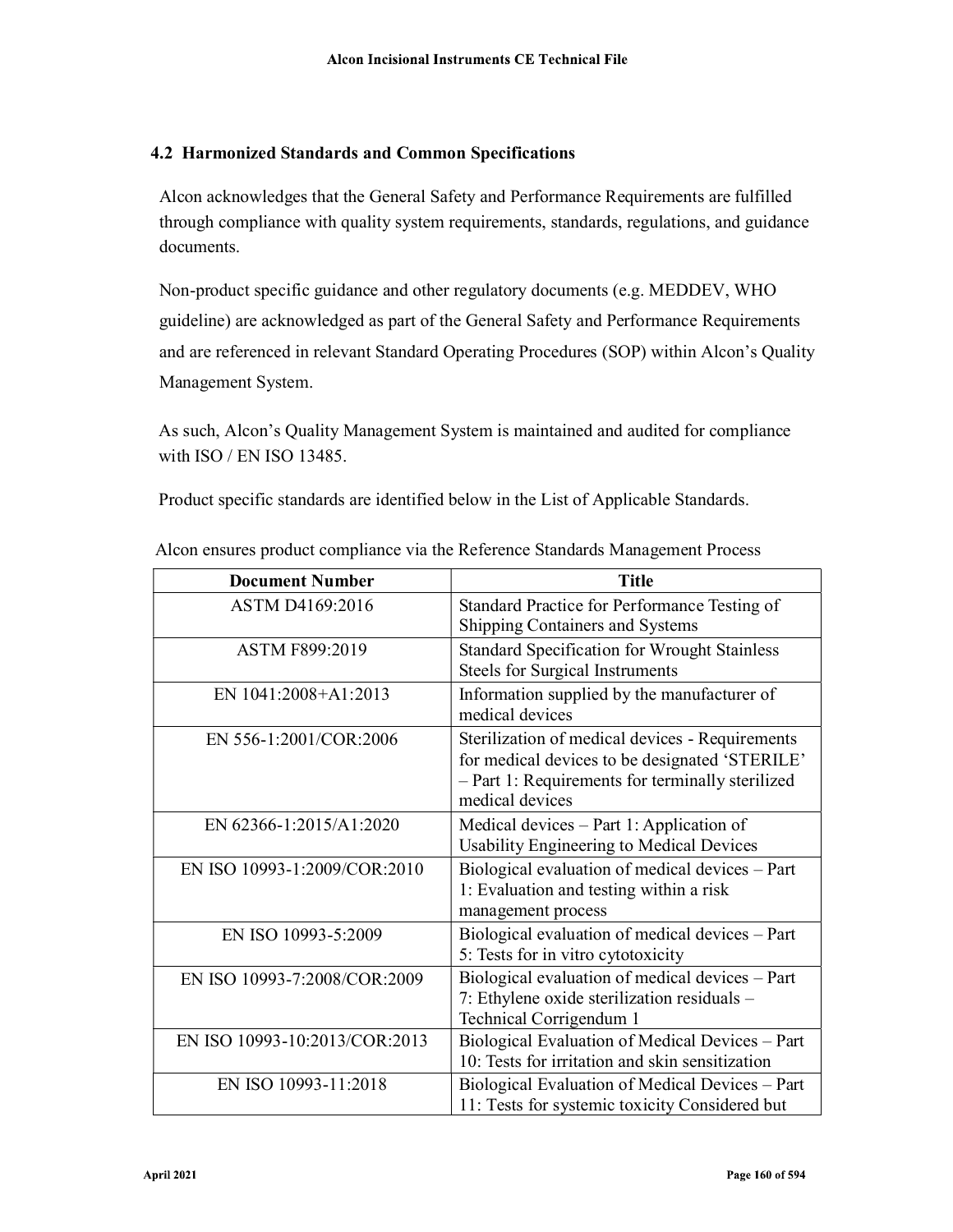| <b>Document Number</b>      | <b>Title</b>                                                                                  |
|-----------------------------|-----------------------------------------------------------------------------------------------|
|                             | determined to be not relevant in Section 6.1.2.1                                              |
| EN ISO 10993-12:2012        | Biological Evaluation of Medical Devices - Part                                               |
|                             | 12: Sample preparation and reference materials                                                |
| EN ISO 10993-18:2009        | Biological Evaluation of Medical Devices - Part                                               |
|                             | 18: Chemical characterization of materials within                                             |
|                             | a Risk Management Process                                                                     |
| EN ISO 11135:2014/A1:2019   | Sterilization of health care products – Ethylene                                              |
|                             | oxide – Requirements for development,                                                         |
|                             | validation and routine control of a sterilization                                             |
|                             | process for medical devices                                                                   |
| EN ISO 11137-1:2015/A2:2019 | Sterilization of health care products – Radiation                                             |
|                             | - Part 1: Requirements for development,<br>validation and routine control of a sterilization  |
|                             | process for medical devices                                                                   |
| EN ISO 11137-2:2015         | Sterilization of health care products - Radiation                                             |
|                             | - Part 2: Establishing the sterilization dose                                                 |
| EN ISO 11607-1:2020         | Packaging for terminally sterilized medical                                                   |
|                             | devices - Part 1: Requirements for materials,                                                 |
|                             | sterile barrier systems and packaging systems                                                 |
|                             |                                                                                               |
| EN ISO 11607-2:2020         | Packaging for terminally sterilized medical<br>devices – Part 2: Validation requirements for  |
|                             | forming, sealing and assembly processes                                                       |
| EN ISO 11737-1:2018         | Sterilization of medical devices -                                                            |
|                             | Microbiological methods - Part 1: Determination                                               |
|                             | of a population of microorganisms on products                                                 |
| EN ISO 11737-2:2009         | Sterilization of medical devices -                                                            |
|                             | Microbiological methods - Part 2: Tests of                                                    |
|                             | sterility performed in the definition, validation                                             |
|                             | and maintenance of a sterilization process                                                    |
| EN ISO 13485:2016/COR:2018  | Medical devices - Quality management systems                                                  |
|                             | - Requirements for regulatory purposes                                                        |
| EN ISO 14155:2011/COR:2011  | Clinical investigation of medical devices for                                                 |
|                             | human subjects -- Good clinical practice                                                      |
| ISO 14644-1:2015            | Cleanrooms and associated controlled                                                          |
|                             | environments - part 1: classification of air                                                  |
|                             | cleanliness by particle concentration                                                         |
| ISO 14644-2:2015            | Cleanrooms and associated controlled                                                          |
|                             | environments - part 2: monitoring to provide                                                  |
|                             | evidence of cleanroom performance related to air                                              |
|                             | cleanliness by particle concentration                                                         |
| EN ISO 14971:2019           | Medical devices – Application of risk                                                         |
|                             | management to medical devices                                                                 |
| EN ISO 15223-1:2016         | Medical devices - Symbols to be used with<br>medical device labels, labelling and information |